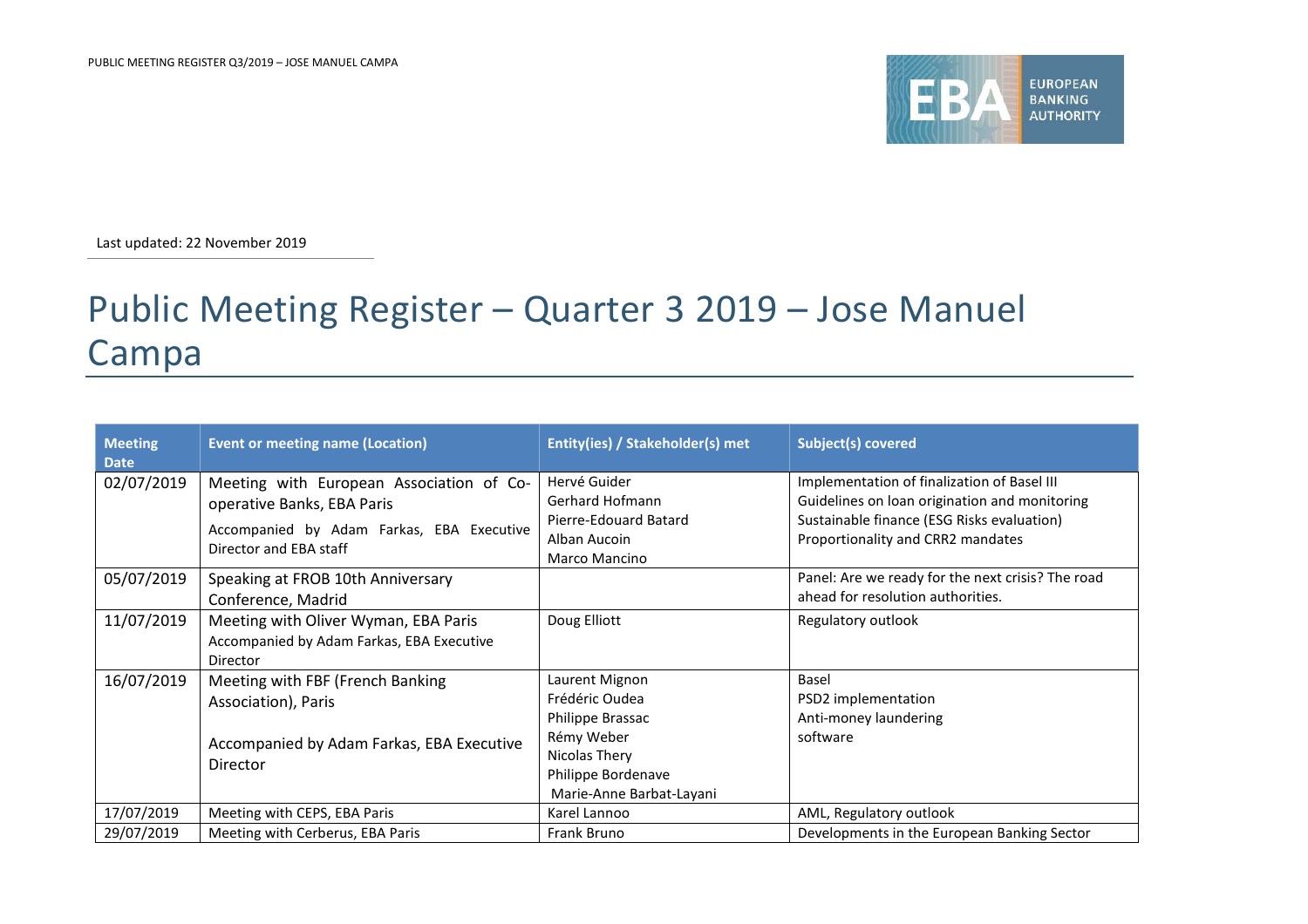

| <b>Meeting</b><br><b>Date</b> | <b>Event or meeting name (Location)</b>                                    | Entity(ies) / Stakeholder(s) met                                                                   | <b>Subject(s) covered</b>                                                                                         |
|-------------------------------|----------------------------------------------------------------------------|----------------------------------------------------------------------------------------------------|-------------------------------------------------------------------------------------------------------------------|
|                               |                                                                            | David Teitelbaum<br>Juan Rodriguez Inciarte                                                        | <b>Regulatory Update</b>                                                                                          |
| 03/09/2019                    | Speaking at Association of German Banks Summer<br>Reception, Brussels      |                                                                                                    | Keynote: Basel II/Regulatory developments/EBA<br>strategic priorities                                             |
| 09/09/2019                    | Meeting with Lazard, EBA Paris                                             | Joerg Asmussen                                                                                     | Developments in the European Banking Sector<br><b>Regulatory Update</b>                                           |
| 11/09/2019                    | Speaking at the Eurofi Conference, Helsinki                                |                                                                                                    | Panel: Improving the competitiveness of the EU<br>financial sector                                                |
| 11/09/2019                    | Speaking at the Eurofi Conference, Helsinki                                |                                                                                                    | Panel: AML Detection and supervision?                                                                             |
|                               | Meetings Eurofi Conference, Helsinki                                       |                                                                                                    |                                                                                                                   |
| 11/09/2019                    | Société Générale                                                           | Philippe Heim                                                                                      | Regulatory developments, EBA mandates                                                                             |
|                               | <b>Bank of America</b>                                                     | Bruce R. Thompson<br>Daniela Marilungo<br>Shannon Lilly                                            | Exchange of views on the future of financial services<br>sector in Europe                                         |
|                               | Moody's                                                                    | Michael West                                                                                       | Risks and vulnerabilities, state of the banking sector,<br><b>ESG factors</b>                                     |
|                               | ABBL                                                                       | Serge de Cillia<br><b>Gilles Pierre</b><br>Antoine Kremer                                          | Basel 3, development of the banking sector, EBA<br>mandates and products                                          |
|                               | Goldman Sachs                                                              | Dermot McDonogh<br>Faryar Shirzad<br>Martine Doyon                                                 | Basel, state of the banking sector, Brexit                                                                        |
| 12/09/2019                    | Speaking at the Eurofi Conference, Helsinki                                |                                                                                                    | Panel: Impacts of Basel III for the EU<br>(competitiveness of EU banks and risk adjusted cost<br>for the economy) |
|                               | Meetings Eurofi Conference, Helsinki                                       |                                                                                                    |                                                                                                                   |
| 12/09/2019                    | Statestreet                                                                | Joe Barry<br>Stefan Gmür<br>Sven S. Kasper                                                         | Regulatory developments, state of the banking<br>sector, Basel 3                                                  |
|                               | FBF (French Banking Federation) & BDB e.V.<br>(German Banking Association) | Marie-Anne Barbat-Layani<br>Benoit de la Chapelle Bizot<br><b>Christian Ossig</b><br>Kolja Gabriel | Basel 3, Brexit, EBA strategic priorities                                                                         |
|                               | Deutsche Bank                                                              | Matt Holmes                                                                                        | Basel 3, stress test, regulatory developments, AML                                                                |